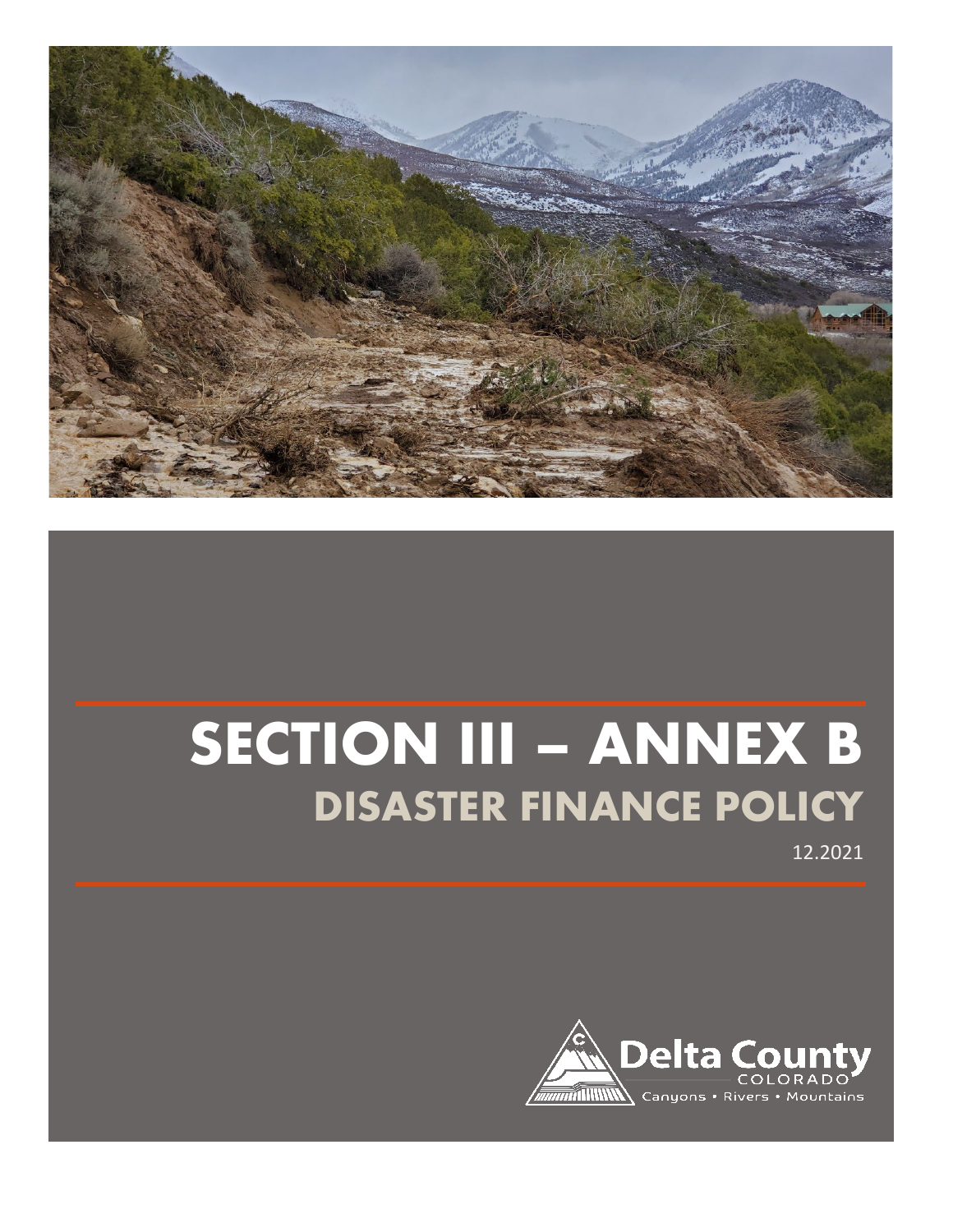

#### THIS PAGE LEFT INTENTIONALLY BLANK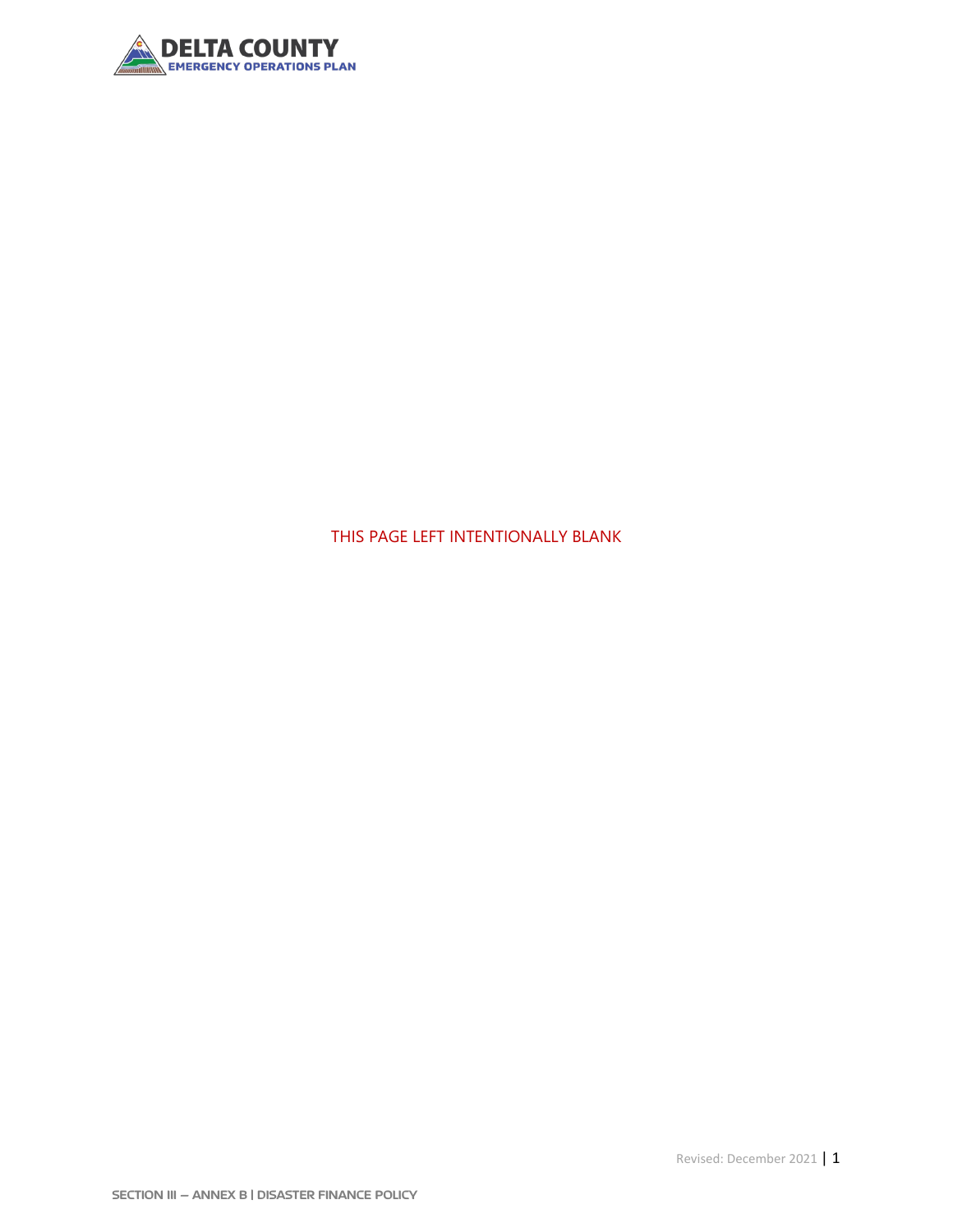

# **Table of Contents**

| $\mathbf{1}$ |     |  |  |  |  |  |  |
|--------------|-----|--|--|--|--|--|--|
|              | 1.1 |  |  |  |  |  |  |
| $\mathbf{2}$ |     |  |  |  |  |  |  |
|              | 2.1 |  |  |  |  |  |  |
|              | 2.2 |  |  |  |  |  |  |
| 3            |     |  |  |  |  |  |  |
| 4            |     |  |  |  |  |  |  |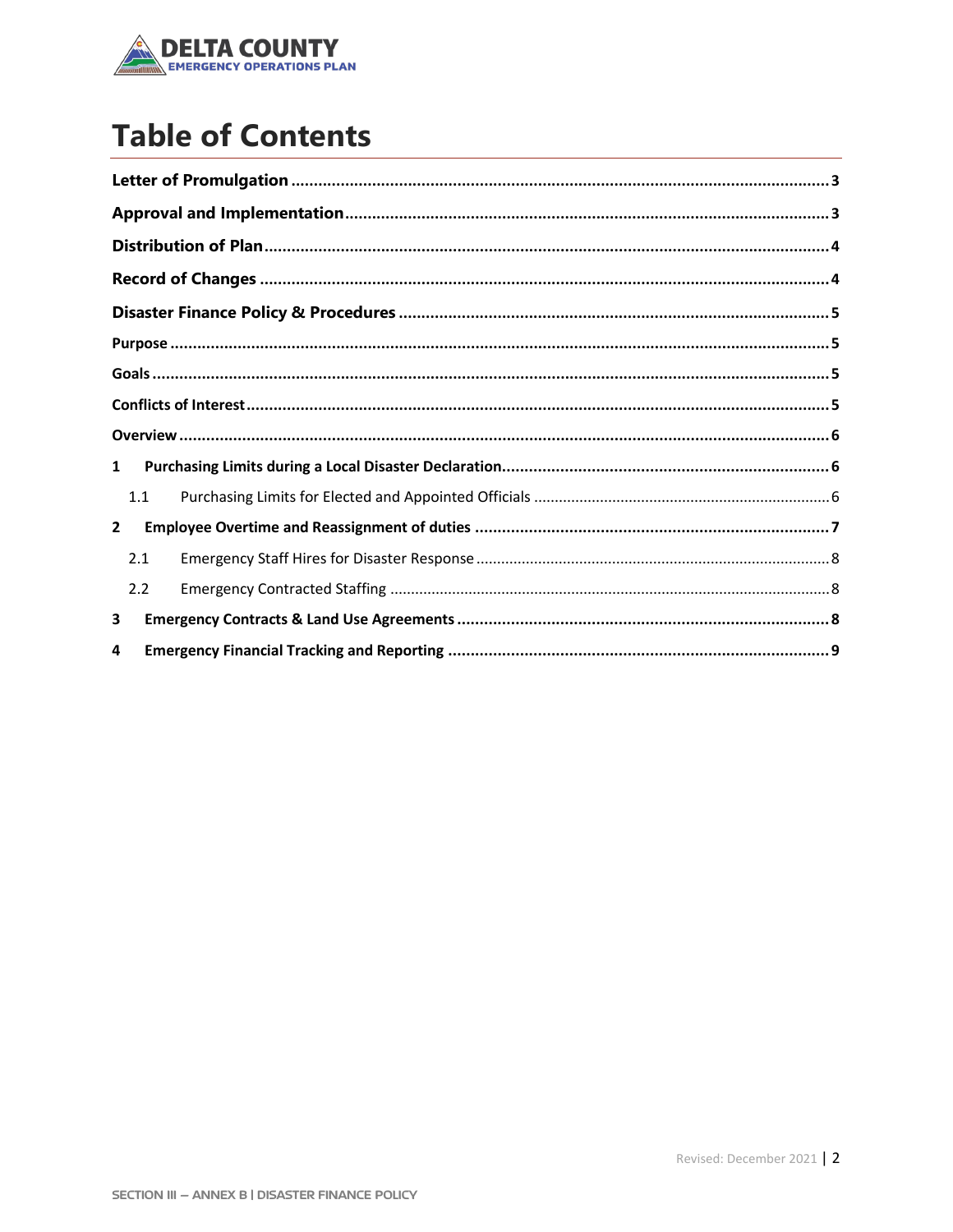

# **Letter of Promulgation**

This Annex to the Delta County Emergency Operations Plan (EOP) outlines the disaster finance policy for spending limits and financial processes that the County may take under a Local Disaster Declaration pursuant to Colorado Revised Statutes § 24-33.5-709. The policy outlines and sets the framework for allowing the County through department heads, administration and the Board of County Commissioners to make emergency purchases and have higher spending limits during a disaster declaration to facilitate response efforts to protect life and property.

# **Approval and Implementation**

This Annex/Policy becomes effective upon signature of the Board of County Commissioners and replaces all previous versions of this policy. The Annex/Policy will remain in effect until replaced or cancelled by the Board of County

Commissioners. Delta County Administrator- Robbie LeValley

enast Delta Coupty Emergency Manager - Kris Stewart

Delta County Attorney - John Baier

are

Chair, Board of County Commissioners-Mike Lane

Cherson

Delta County Clerk - Teri Stephenson

 $\frac{12}{21}$  2021  $12/e$ / $2e$ 12  $12 - 2/.202/$  $12 - 21 - 202$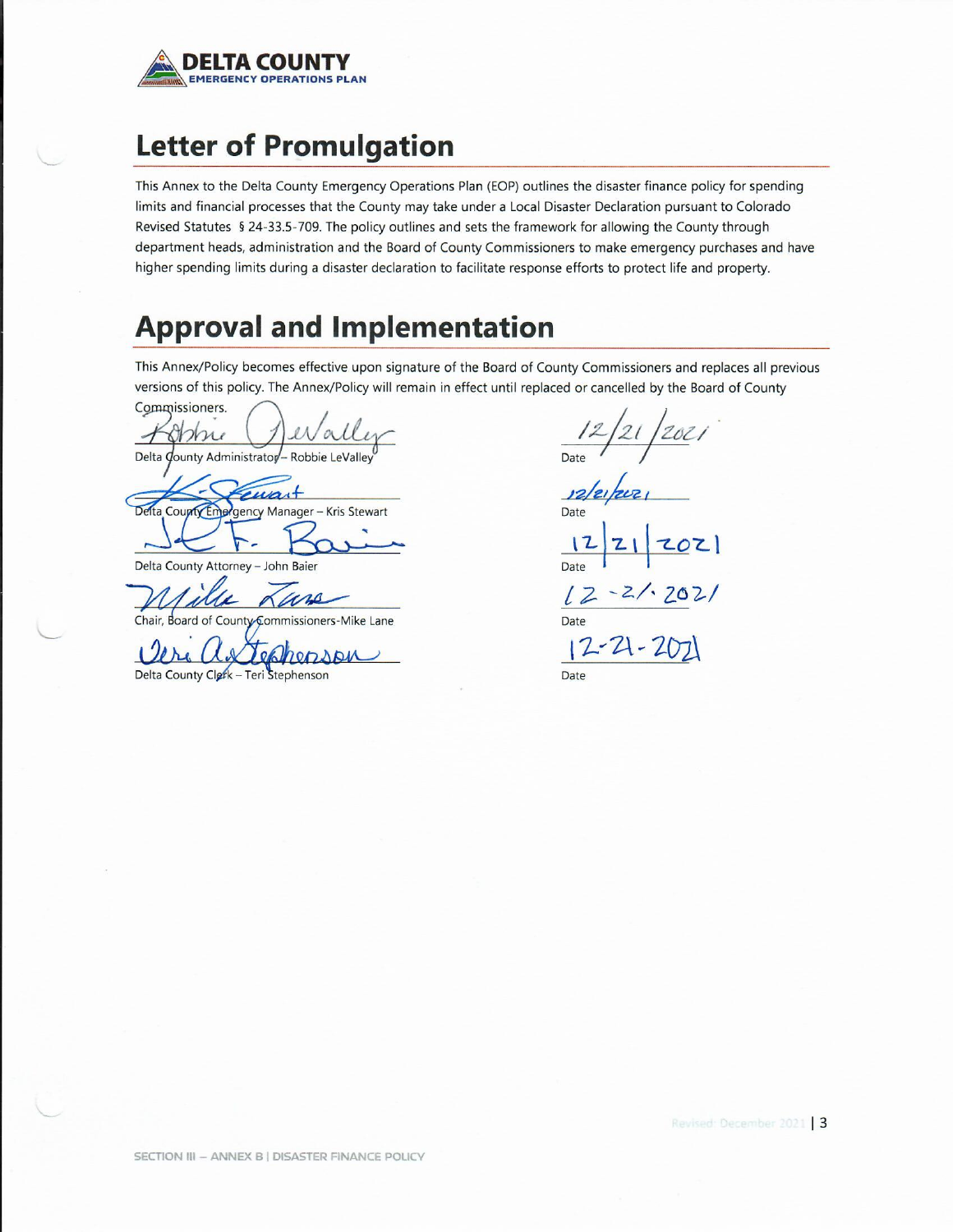

**Delta County Departments:**

# <span id="page-4-0"></span>**Distribution of Plan**

Updates to this Annex/Policy will be distributed to all primary and support agencies as identified below. This plan will be reviewed by Emergency Management, the County Attorney's Office and County Administrator every two years or after every activation of the EOP/EOC; whichever is earlier. The primary method of distribution will be electronic via PDF and will be posted to the Delta County Government website under the Emergency Management Department at deltacounty.com/EM and it will be placed on the Delta County employee share drive under "Emergency Operations Plan."

The following County Departments and supporting agencies will receive a copy of the final EOP via email.

| Della County Departments.                   |                                          |  |  |  |  |
|---------------------------------------------|------------------------------------------|--|--|--|--|
| County Administrator                        | GIS                                      |  |  |  |  |
| Board of County Commissioners               | Health Department / Board of Health      |  |  |  |  |
| County Attorney's Office                    | <b>Human Services</b>                    |  |  |  |  |
| Accounting & Finance                        | Human Resources                          |  |  |  |  |
| Assessor's Office                           | ΙT                                       |  |  |  |  |
| Blake Field & North Fork Airport Management | Landfill                                 |  |  |  |  |
| <b>Buildings and Grounds</b>                | Road & Bridge - All Districts            |  |  |  |  |
| Clerk & Recorder                            | Sheriff's Office - Administration        |  |  |  |  |
| Community Development and Natural Resources | Sheriff's Office - Dispatch              |  |  |  |  |
| Coroner's Office                            | Sheriff's Office - Patrol/Investigations |  |  |  |  |
| Colorado State University Extension         | Sheriff's Office - Detentions            |  |  |  |  |
| Engineering                                 | Treasurer's Office                       |  |  |  |  |
| One Delta County                            | <b>Veteran's Services</b>                |  |  |  |  |

# <span id="page-4-1"></span>**Record of Changes**

All changes are to be annotated on the master copy of the Delta County Emergency Operations Plan that is maintained in the Office of Emergency Management. Should the change be significant in nature, updates will be made available and distributed to department heads and posted to the County Website. If not, changes will be reviewed and incorporated into the plan for distribution during the next scheduled update.

| <b>Date Revised:</b> | <b>Change/Update:</b>    | Page(s) Revised: | <b>Revised by:</b> |
|----------------------|--------------------------|------------------|--------------------|
| December 21, 2021    | Complete re-write of EOP | Entire Plan      | Kris Stewart - OEM |
|                      |                          |                  | MAC Group          |
|                      |                          |                  |                    |
|                      |                          |                  |                    |
|                      |                          |                  |                    |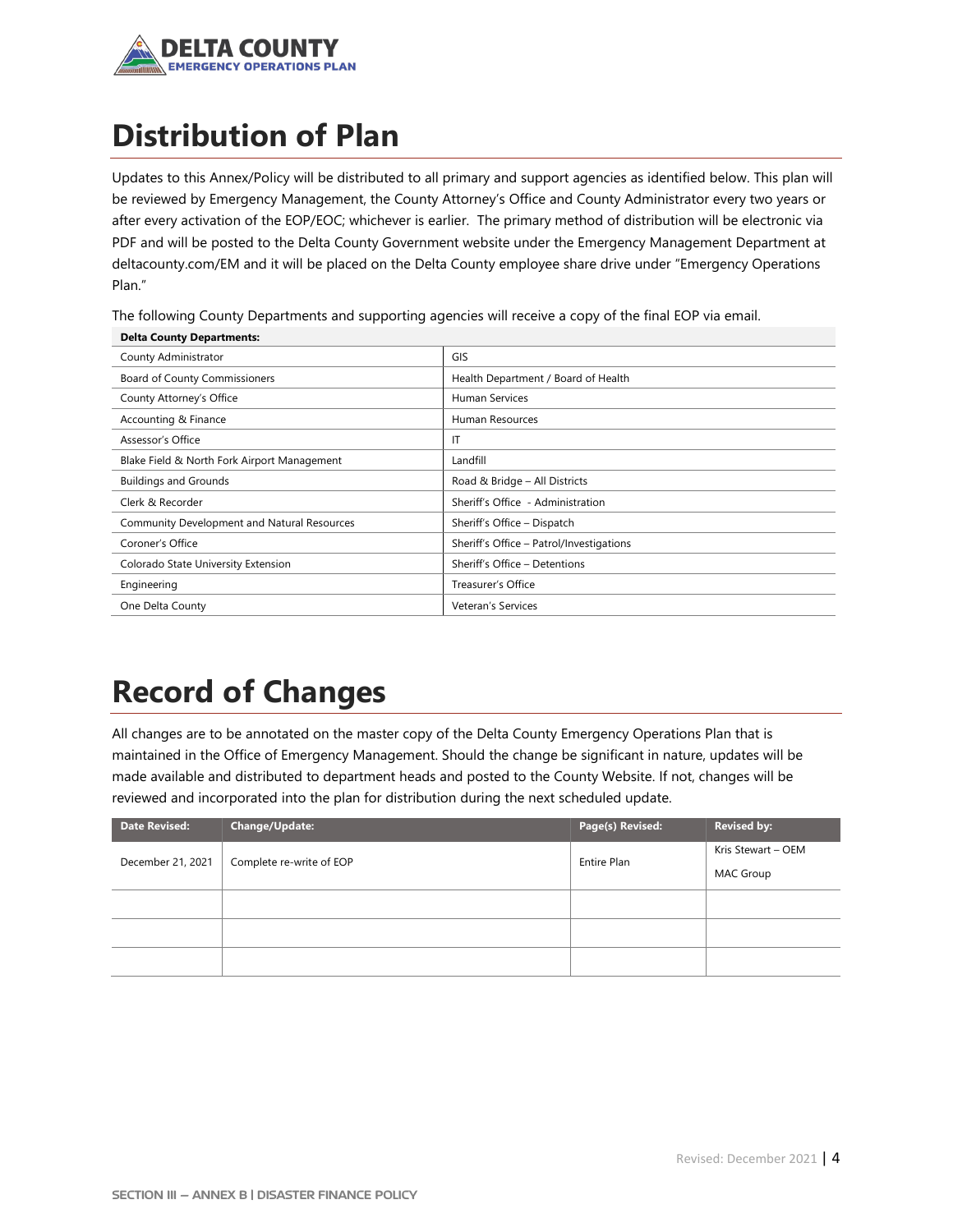

# **Disaster Finance Policy & Procedures**

Pursuant to resolution 2021-R-38 adopting the Delta County Emergency Operations Plan as revised in 2021, the Delta County Board of County Commissioners (BoCC) adopts the following policies related to Disaster Finance Policy.

#### **Purpose**

It is the intent and purpose of this policy to ensure Delta County has proper and efficient financial processes for governmental functions relating to procurement, contracts, purchasing limits and approval authority of funds during a local Declared Disaster as defined by the Colorado Disaster Emergency Act, § 24-33.5-701, C.R.S., et seq. Having a defined policy on financial processes during a disaster, allows the County through the Emergency Operations Center and its departments to effectively respond to any disaster and streamline the purchase of critical supplies and order resources while remaining fiscally responsible.

The Delta County Purchasing Policy during non-disaster times seeks to promote responsible expenditures of public funds, adherence to the annual County budget and compliance with state statute. This policy seeks to carry forward those same objectives during a disaster scenario while also enabling departments, administration and the Board of County Commissioners to expend funds held in emergency reserve to protect the health, safety and welfare of residents and all individuals impacted by the disaster.

#### **Goals**

The purchasing goals of Delta County during a disaster response are to:

- Utilize mutual aid agreements to the fullest extent possible before ordering additional resources from outside Delta County and the region which come at a great cost.
- Negotiate cost-share agreements with local, state and/or federal agencies whenever possible to help share the financial burden of response to the disaster.
- Attempt to obtain the best possible price for any goods or services purchased.
- Protect against misappropriation of purchased assets and ensure financial tracking per FEMA standards and all equipment purchased by the County during response is accounted for and inventoried with the Finance division at the end of the incident.
- Where possible, seek competitive bids for products and services required during the response and recovery phases of a disaster to best utilize public funds.
- Expedite purchasing review and approval for the Emergency Operations Center through the Logistics section and allow for increased spending limits for certain elected and appointed officials to ensure response actions are not hindered by financial policy.

## **Conflicts of Interest**

The Delta County purchasing policy standards for conflicts of interest remain in effect during a local declared disaster. No county official or employee shall make, participate in or attempt to influence any decision if the employee knows or has reason to know that they have a financial interest in the outcome of the decision. No employee or official of the County should underestimate or exaggerate requirements to a prospective bidder or misrepresent the quality of a bidder or proposed goods or services or disclose the bid or proposal of one company to a competitor.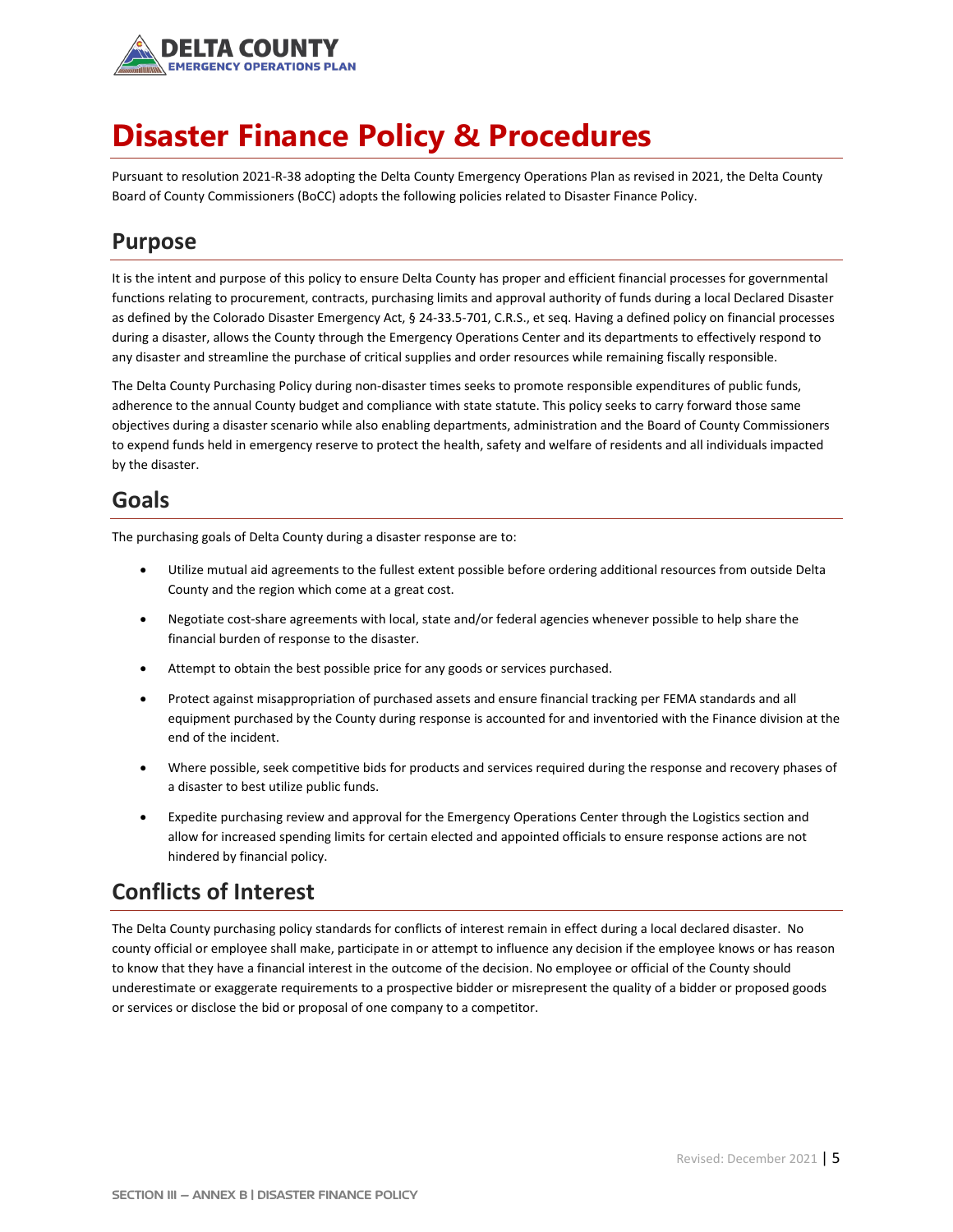

### <span id="page-6-0"></span>**Overview**

When a natural or manmade disaster occurs in Delta County, the Delta County Emergency Operations Plan and related policies, procedures will outline how departments and agencies will respond to protect life and property. As an incident grows in scope, so does the need for additional support, resources and personnel to manage the incident response. Depending on the location and scope of the incident, one or more agencies and jurisdictions may be involved in the response efforts and/or management of the incident.

Any disaster in Delta County will create an immediate need for supplies, additional equipment, personnel, supplies and services that can not be met through normal county procurement methods because such methods would cause undue delays and potentially affect response efforts. During a disaster, the priority of the County will be the health, safety and welfare of County residents and all individuals in the affected area of the disaster. To help facilitate emergency response and coordination via the Emergency Operations Center and Incident Command, this policy outlines how procurement, contracts, purchasing limits, overtime and other procedures related to disaster finance will apply under a local disaster declaration.

While this policy enacts changes to procurement requirements and procedures, it doesn't remove the requirement for procurement practices to be made with as much transparency and fiscally responsible competitive bid processes as are allowed during the circumstances of the disaster.

In general, it shall be the policy of Delta County that expenditures made in connection with a local disaster, including mutual aid activities, shall be deemed conclusively to be for the direct protection and benefit of the inhabitants and property within Delta County.

## <span id="page-6-1"></span>**1** Purchasing Limits during a Local Disaster Declaration

Upon declaration of a Local Disaster Declaration by the Delta County Board of County Commissioners, this policy and the County's Emergency Operations Plan will be in effect. During a declared local disaster emergency all purchases for the incident will follow the Emergency Procurement Policy as written below. This policy during a local disaster declaration supersedes nondisaster procurement policies of Delta County and complies with Title 2, Code of Federal Regulations, Part 200 (2 C.F.R.) as it relates to administrative requirements, principles and audit requirements for federal awards and the Delta County Emergency Operations Plan to ensure potential reimbursement if available.

The Board of County Commissioners authorizes that the purchasing limits during a Local Disaster Declaration shall be as follows:

- a) Purchases up to \$50,000 are free from any bidding or quote process.
- b) Purchases from \$50,001 to \$250,000 will require at least two (2) quotes if available. The only exception is for imminent lifesaving needs.
- c) Any purchase above \$250,000 must go thru the county's Request for Proposal (RFP) Process as outlined in the latest edition of the Delta County Purchasing Policy. Purchases above \$250,000 that are for imminent lifesaving needs are exempt from the formal RFP process. Recommendations for immediate lifesaving purchases must be approved by the Board of County Commissioners in a public meeting with an explanation of why the resources are an imminent need.
- d) Delta County authorizes the sole source purchase of goods and services only for immediate threats to loss of life. Any other situations require two (2) quotes on all purchases from \$50,001 to \$250,000.

#### <span id="page-6-2"></span>1.1 Purchasing Limits for Elected and Appointed Officials

- a) Procurement purchasing limits during a local disaster emergency, shall be:
	- i. \$500,000 for the County Administrator,
	- ii. \$25,000.00 limits for each of the following:
		- a) Delta County Sheriff,
		- b) Delta County Health Department Director,
		- c) Delta County Finance Manager, and
		- d) Delta County Emergency Manager, or their designees, per incident.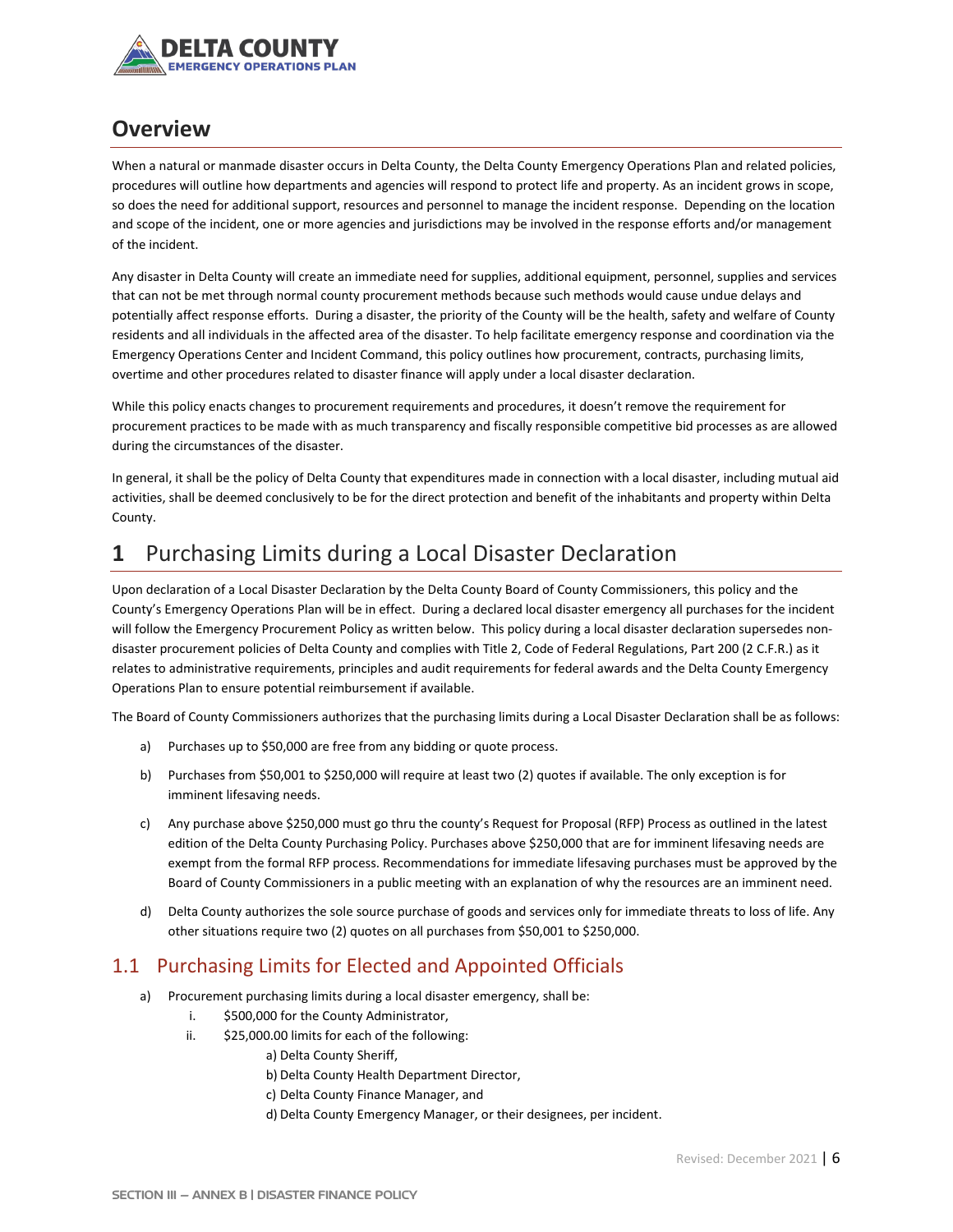

- 1. The EOC Logistics Coordinator (ESF-7) shall be provided with a county credit card and authorized to make daily purchases in support of the incident support up to \$5,000. Large purchase requests for goods or services over \$5,000 must be submitted to finance for approval before ordering.
- b) A local disaster declaration grants the above named, or their successors, the ability to access county emergency reserve funds, and/or reallocate their own departments current budgets if costs exceed response or reserve budgets. These purchases are still required to follow all procurement rules as set forth in this document.
	- i. When requested during a local disaster declaration, the purchasing card spending limits for designated employees may be increased at the discretion of the County Administrator and/or Finance Director and will be limited to the quantity of those supplies, equipment, materials or services necessary to meet the disaster.
- c) The Delta County Administrator is authorized to move funds within the current Delta County budget to address the needs of the incident to the limits set above, which must be ratified at the earliest possible opportunity by the BoCC.
- d) If any monies from any County fund or account are spent during a disaster or emergency, the department head/elected official spending the funds is responsible for maintaining detailed records of all items/services purchased during the declaration and must present records, invoices, and any other information related to those procurements to the Finance Department, Emergency Manager and the County Administrator no later than ten (10) days after the disaster or emergency is declared to be over. The BoCC may extend this reporting period as needed. It is recommended that copies of all receipts, invoices and serial numbers be recorded with the EOC as they are made so records can be scanned in and/or stored in the documentation unit's files during the incident.
- e) The Colorado Taxpayer's Bill of Rights (TABOR) restricts County emergency reserves to only be used for declared emergencies. Under a local disaster declaration, the County Finance Director, Board of County Commissioners and County Administrator shall have access to use of TABOR emergency reserves strictly limited for response efforts associated with the disaster. The county will endeavor to repay funds used to the reserves as soon as possible and the preference is to utilize budgeted funds, state and/or federal disaster assistance funds before drawing on TABOR reserves.

## <span id="page-7-0"></span>**2** Employee Overtime and Reassignment of duties

In the event of a disaster affecting Delta County, before and after a Local Disaster Declaration, all County employees are expected to assist the County in response efforts and other efforts to ensure the continued operation of essential county services during the disaster.

It is the policy of Delta County that:

- a) Non-exempt employees will be compensated for overtime worked in relationship to the disaster or emergency in accordance with County policies, state and federal law.
- b) The County Administrator under an active local disaster declaration, may direct the Payroll Administrator to pay additional compensation to any exempt status employee, who as a result of the local disaster, is required to work 50 or more hours in their work week. Additional compensation may be paid until such time as the local emergency declaration expires or is rescinded by the BoCC.
	- i. The County Administrator may choose to calculate compensation for hours worked over 50 at one and a half times the employee's normal compensation rate or by another calculation based upon duties and time required.
	- ii. If the local Disaster Declaration extends beyond three weeks, the County Administrator may consider additional compensation for hours worked over 40 hours in one week.
- c) During a local disaster emergency any Delta County employee may be reassigned by their department head and/or County Administrator, to fill an emergency response role during the event that is not part of their daily duties. This may require them to work varying shifts, perform duties outside their normal responsibilities (as qualified) and/or work more than 40 hours a week.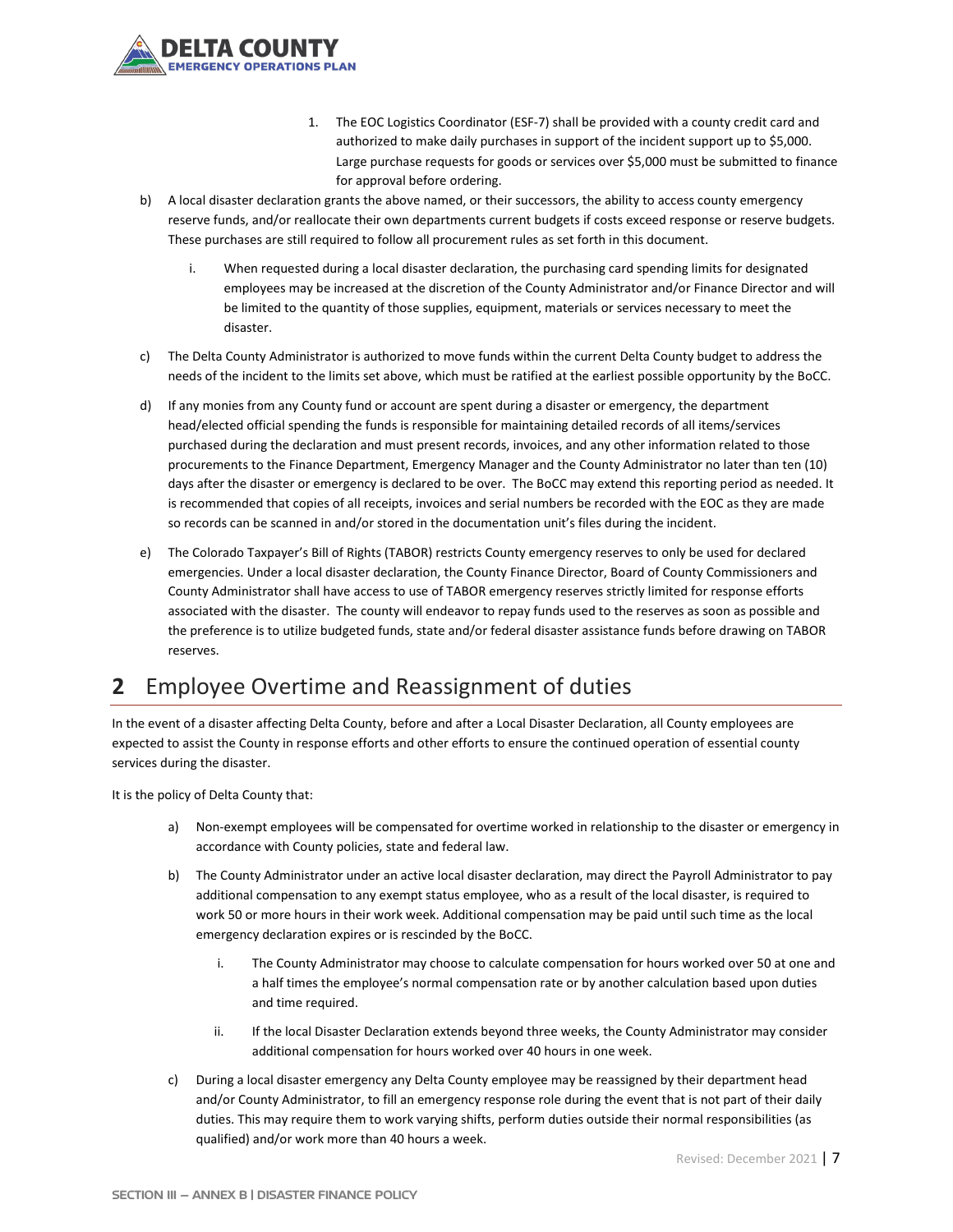

- d) During a Local Disaster Declaration, all county department heads and elected officials shall be responsible for maintaining and reporting accurate records of hours worked by employees to specifically document hours and tasks completed related to the disaster response. Time sheets should be turned into the EOC Documentation Unit Leader for scanning and retention. FEMA requires documentation of hours worked for all employees (completion of ICS-214 daily log or similar + time sheet) to show time was spent on disaster response.
	- i. For employees that are not normally assigned to emergency/disaster related positions or functions (e.g. department clerk, planning, etc.), time logs must document hours worked on disaster response related activities vs. normal non-disaster duties.
	- ii. If an employee's job is normally related to emergency/disaster response (e.g. Sheriff's Office Deputy, Emergency Manager, PIO, etc), only disaster response related hours worked in excess of 40 hours per week are eligible for reimbursement and must be clearly documented.

#### <span id="page-8-0"></span>2.1 Emergency Staff Hires for Disaster Response

- a) Pursuant to a Local Disaster Declaration, the County Administrator or another elected official or Human Resources Director may conduct emergency hiring of individuals to perform a disaster response role for the County. Examples include but are not limited to: hiring staff to support the Emergency Operations Center, subject matter experts, equipment operators, public health nursing/staff and/or an Incident Management Team (IMT).
- b) Emergency hires will be on a temporary basis as needed for the duration of the emergency. Employees who are emergency hires during a disaster declaration shall be covered by the County's workers' compensation policy and covered by the County's liability policies as employees.
- c) Dependent upon the length of the emergency, employees hired for emergency work on a temporary basis shall not be eligible for County benefits unless otherwise directed by the Board of County Commissioners and/or Human Resources Director. The request for all emergency hires must be coordinated with the County Administrator, Human Resources Director and Finance Director.
- d) If a department requires additional full-time or part-time hires for their department which are not budgeted, a written request for additional staff and how such hires will impact the County and department's budget should be made to the Board of County Commissioners and County Administrator for approval.

#### <span id="page-8-1"></span>2.2 Emergency Contracted Staffing

- a) Pursuant to a Local Disaster Declaration, the County Administrator, Elected Official or Human Resources Director may contract with an organization, agency or business for professional specialized services or other temporary workforce services or support.
- b) Any agency contracts shall be approved by the County Attorney's Office.
- c) Contracted Incident Management Teams or companies must submit completed W9 forms and other requirements as identified in Section 9 of the County Purchasing Manual – *Entering into Agreement for Services – Independent Contractor.*

## <span id="page-8-2"></span>**3** Emergency Contracts & Land Use Agreements

During the response phase to an emergency/disaster in Delta County, there will be times when an immediate need for contracted services or resources arises because the county cannot be met through the normal course of the County's contract policy as outlined in the Delta County Purchasing Manual.

Under disaster circumstances, the inability to approve a contract or agreement may threaten the operation of first responders, the County government or the health, safety and welfare of residents. The normal contract policy will be followed where possible and it doesn't delay purchase of critical services/equipment. This includes section 3.4(m) which states "a formal bid process may also be waived by the BOCC based upon a determination that the Invitation to Bid {ITB} or Request for Proposal {RFP} requirement would cause undue delay or hardship to the County department, harm to public safety and/or such waiver is deemed to be in the best interest of the County."